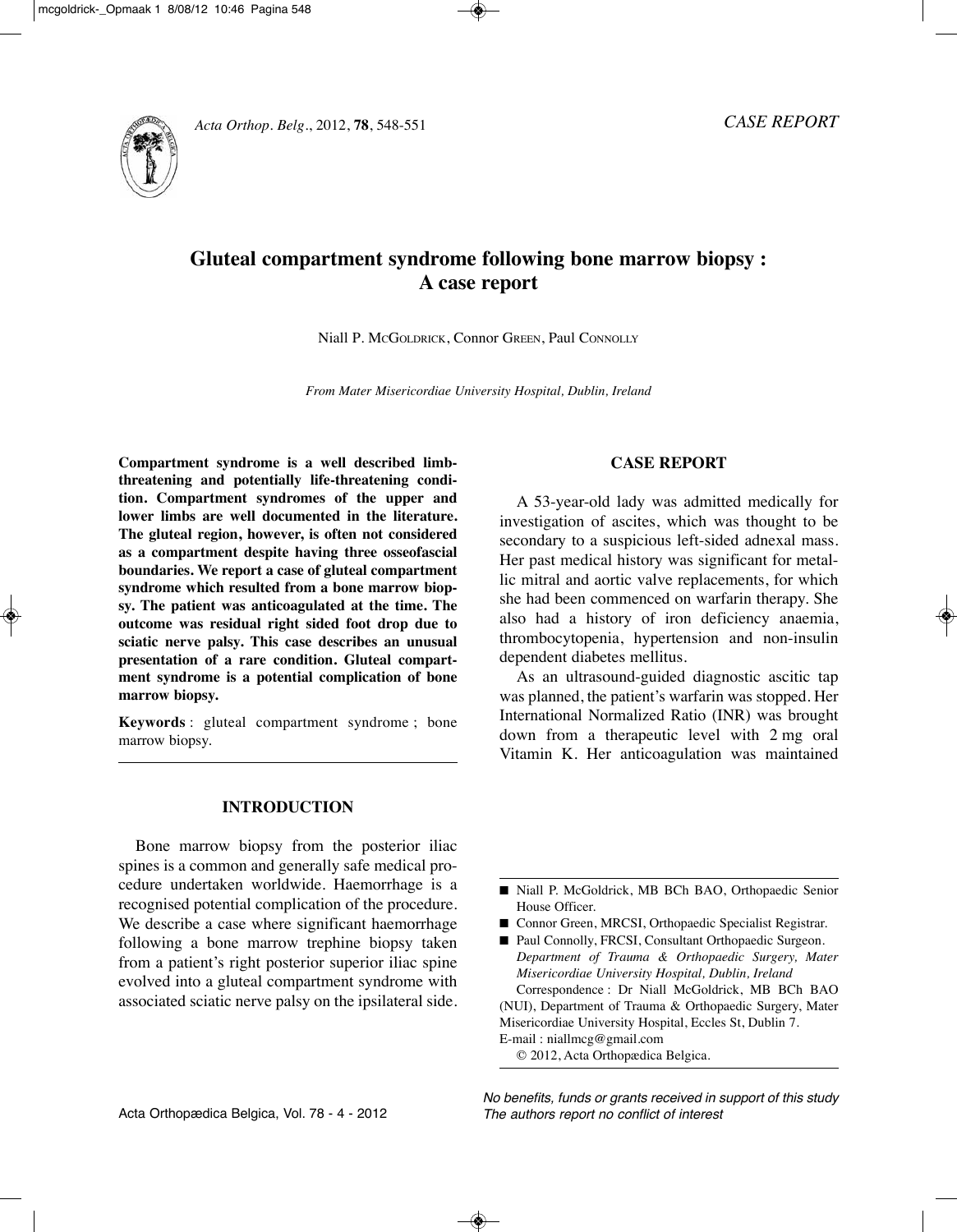with therapeutic-dose twice-daily subcutaneous low-molecular weight heparin injections.

Twelve days into admission, a bone marrow aspiration and trephine biopsy was performed. Specimens were obtained from the right posterior superior iliac spine. The procedure was initially reported as being uneventful. On day 5 postprocedure, the medical notes reveal the patient began to complain of severe lower back pain, which she localized to the site of her bone marrow biopsy. No bleeding was noted at the site, and her observations were within normal limits. The back pain was attributed to the bone marrow biopsy, and felt to be within appropriate limits.

Overnight on day 6 following the procedure, the patient was reviewed with regard to ongoing severe right lower limb pain. She reported severe pain over the site of her bone marrow biopsy, across her buttocks, and which now radiated down the posterior aspect of her right leg as far as her knee. The site of biopsy was noted to be "non-tender, non-erythematous, but firm to palpate". No neurological deficit, motor or sensory, was detected clinically at the time. It was further noted that neither paracetamol nor tramadol helped ease the pain. Subcutaneous morphine was prescribed.

By morning time, the patient reported her pain as excruciating. It was described as the "worst imaginable". She also complained of numbness in her right foot. The patient's haemoglobin decreased from 8.0 mg/dL to 6.7 mg/dL. She was transfused three units of red cells. A Computed Tomography (CT) Abdomen/Pelvis was requested.

CT revealed a large haematoma measuring approximately  $9 \text{ cm} \times 5 \text{ cm}$ , located in the right gluteal region. The haematoma was noted to extend 24 cm in cranio-caudal dimensions along the posterior thigh (Figs. 1-3).

Orthopaedic opinion was sought as there was now concern for compartment syndrome. Initial examination revealed a soft anterior compartment, with mildly tense medial and posterior compartments. Passive stretch testing was negative. The patient was noted to have a right-sided foot drop. She had power MRC grade 0 out of 5 in right l4- L5 myotomes, and reported decreased sensation MRC grade 0 of 2 in the same distribution. Dorsalis



*Fig. 1.* — Transverse cut through CT Abdomen & Pelvis revealing large haematoma in the right gluteal region.

pedis and posterior tibial pulses were palpable. Her right lower limb was noted to be grossly swollen. She suffered acute renal failure.

As the patient's symptoms were more than 48 hours old by time of assessment for compartment syndrome, and coupled with her American Society of Anesthesiologists (ASA) Grade 4E, a decision for conservative management was taken. Her pain resolved the following day. She continues to have a right-sided foot drop.

### **DISCUSSION**

Compartment syndrome is a condition occurring due to raised intra-compartmental pressures in closed myofascial compartments (*7*). The result is decreased blood flow to the tissues, causing subsequent muscle ischaemia, breakdown and electrolyte disturbance. It is considered a limb-threatening condition, and potentially even life-threatening if severe and not treated.

Compartment syndromes involving the upper and lower limbs are well described. The gluteal region however is often not considered as a compartment. Nevertheless Bleicher *et al* have identified three non-distensible osseofascial boundaries in the gluteal region : gluteus maximus, gluteus medius and minimus, and tensor fasciae latae (*1*).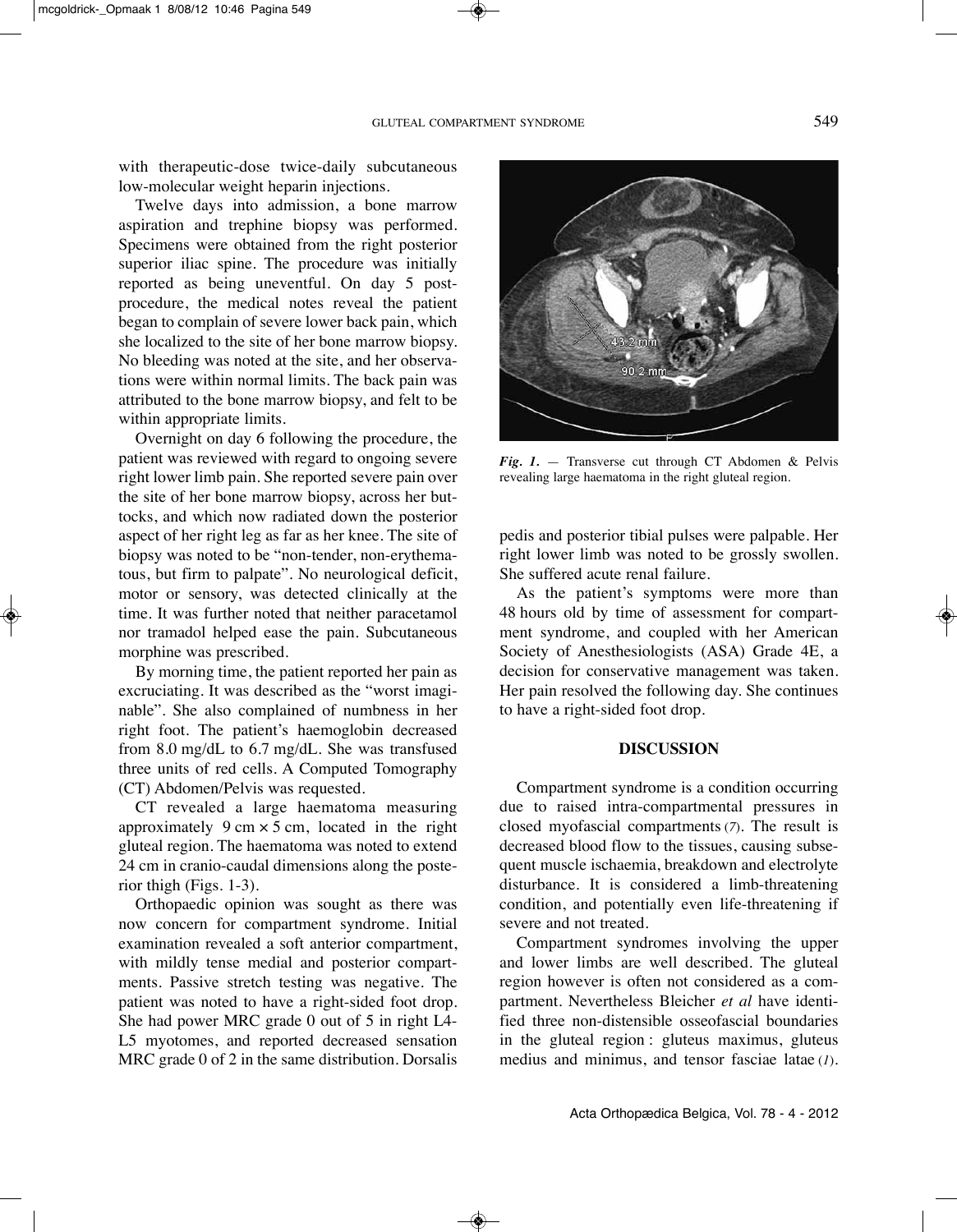

*Fig. 2.* — Coronal view of CT showing the haematoma extending distally through posterior compartment of right leg.

The presentation may be unilateral (*2*), as in this case, or more rarely there may be bilateral involvement of the gluteal compartments (*5*,*15*).

Numerous causes have been identified in the literature. These include drug abuse (*6*,*14*), surgical anaesthesia (*4*,*8*), serious illness leading to coma (*13*) and trauma (*9*,*10*). In this case, the patient's pain and sciatic neuropathy were explainable by the clinical findings of a tense posterior compartment, along with CT confirmation of extensive haematoma tracking distally from the glutei down the posterior thigh. The origin of the haematoma formation is less clear. Spontaneous bleeding within the gluteal compartment due to the patient's anticoagulation is conceivable, and has been reported previously (*12*). Equally, the precipitant could have been iatrogenic injury to a gluteal vessel at the time of bone marrow biopsy. To our knowledge, such a scenario has only



*Fig. 3.* — Transverse cut of CT demonstrating large haematoma in posterior compartment of right leg.

been described once before, and bears striking similarities to the case presented here (*11*).

Regardless of the exact cause, this presentation is unusual. By the time of orthopaedic examination, the patient's compartments were beginning to soften, her pain was beginning to lessen, and neurological injury had become established. Gluteal compartment syndrome is rare and has often been mistaken for simple contusion, or indeed missed completely. This case emphasizes the need for a high index of suspicion for the possibility of gluteal compartment syndrome. This is all the more important in the elderly, immobile or unconscious patient, and in those on anticoagulation medications.

Once identified, urgent surgical decompression by fasciotomy is the gold standard. Exposure of the gluteal compartments by "question-mark incisions" has been described (*3*). The incision begins at the posterior superior iliac spine, and runs anterolateral along the iliac crest before turning distally over the greater trochanter to reach the inferior gluteal fold.

Prompt recognition and surgical treatment is essential to help prevent adverse neurological and potentially fatal sequelae. A relationship is known to exist between functional deficit and the duration of the compartment syndrome (*11*). Sciatic neuropathy, as in this case, is invariably present in gluteal compartment syndrome (*11*).

This case is a reminder of the importance to have a high index of suspicion for the possibility of an